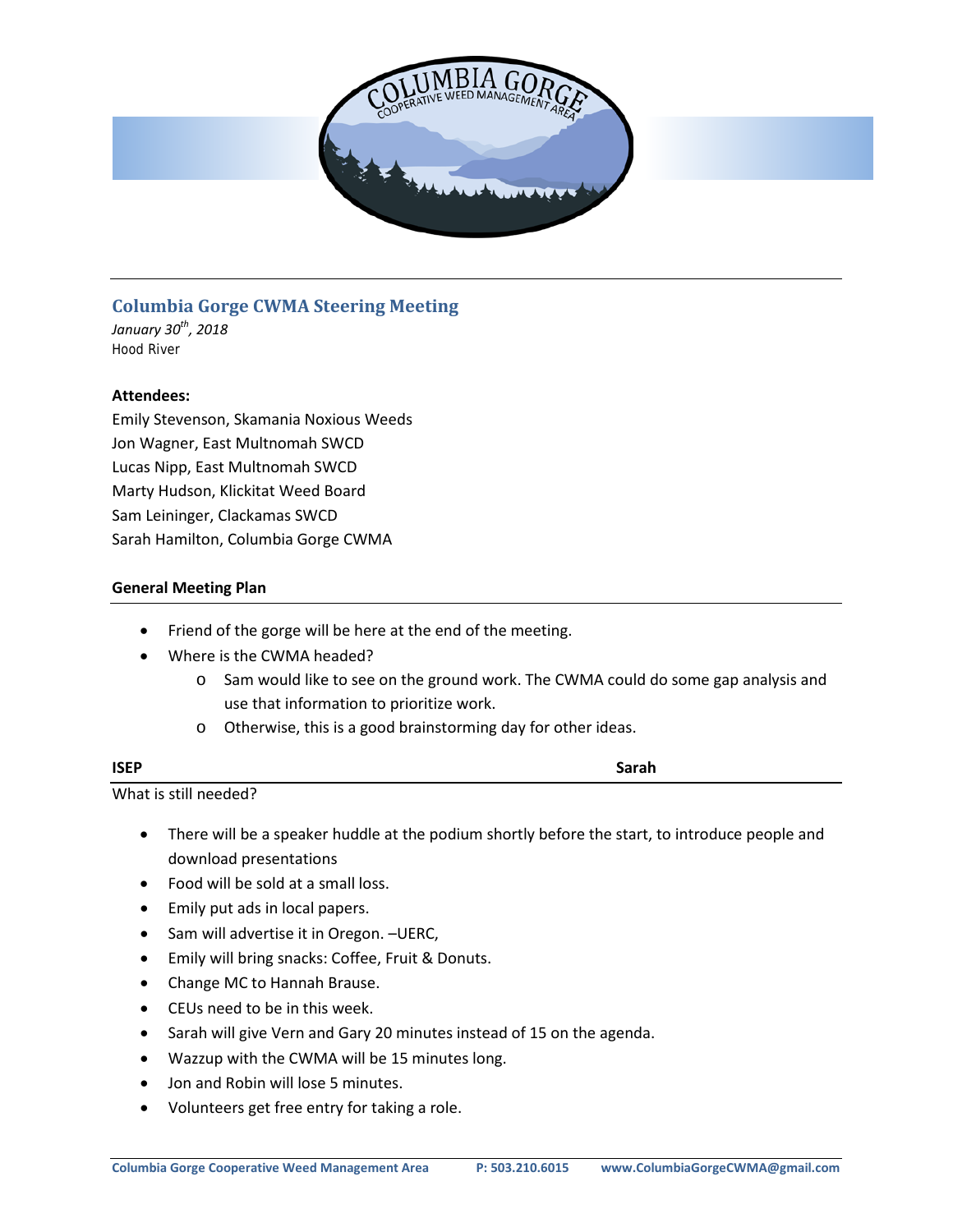

- o Speaker timer: Lucas Nipp
- o Mic runner: Lucas Nipp
- o Photographer: Sam Leininger
- Vern: Some gifts and recognition are in order. Lucas will introduce Vern.
- We should bring BMPs to ISEP.

#### **BMPs Emily**

Check-in. Where are we at with the new BMPs? Do we need more writers/editors?

- We don't have the budget to print as many as last year.
- Sarah will send the 4-County BMPs back to the group after ISEP.
- Plants to cover:
	- Ventenata grass
	- Shiny geranium
	- Purple loosestrife
	- Spotted knapweed
	- Houndstongue
	- Poison hemlock
	- Scotch thistle
	- Yellow starthistle
	- Holly
	- Clematis

#### **STI: Weed Management 101 Emily**

What is needed?

- Andrew Fraser from PNW-IPC will present the plant Identification portion. Plants to ID:
	- o Garlic mustard
	- o Purple loosestrife
	- o Shiny geranium
	- o Poison hemlock
	- o Houndstongue
- This year we are adding a FireWise talk from Underwood Conservation District to the agenda.
- We will ask partners to table at STI. Sarah will send an invitation to partners to table at the event.